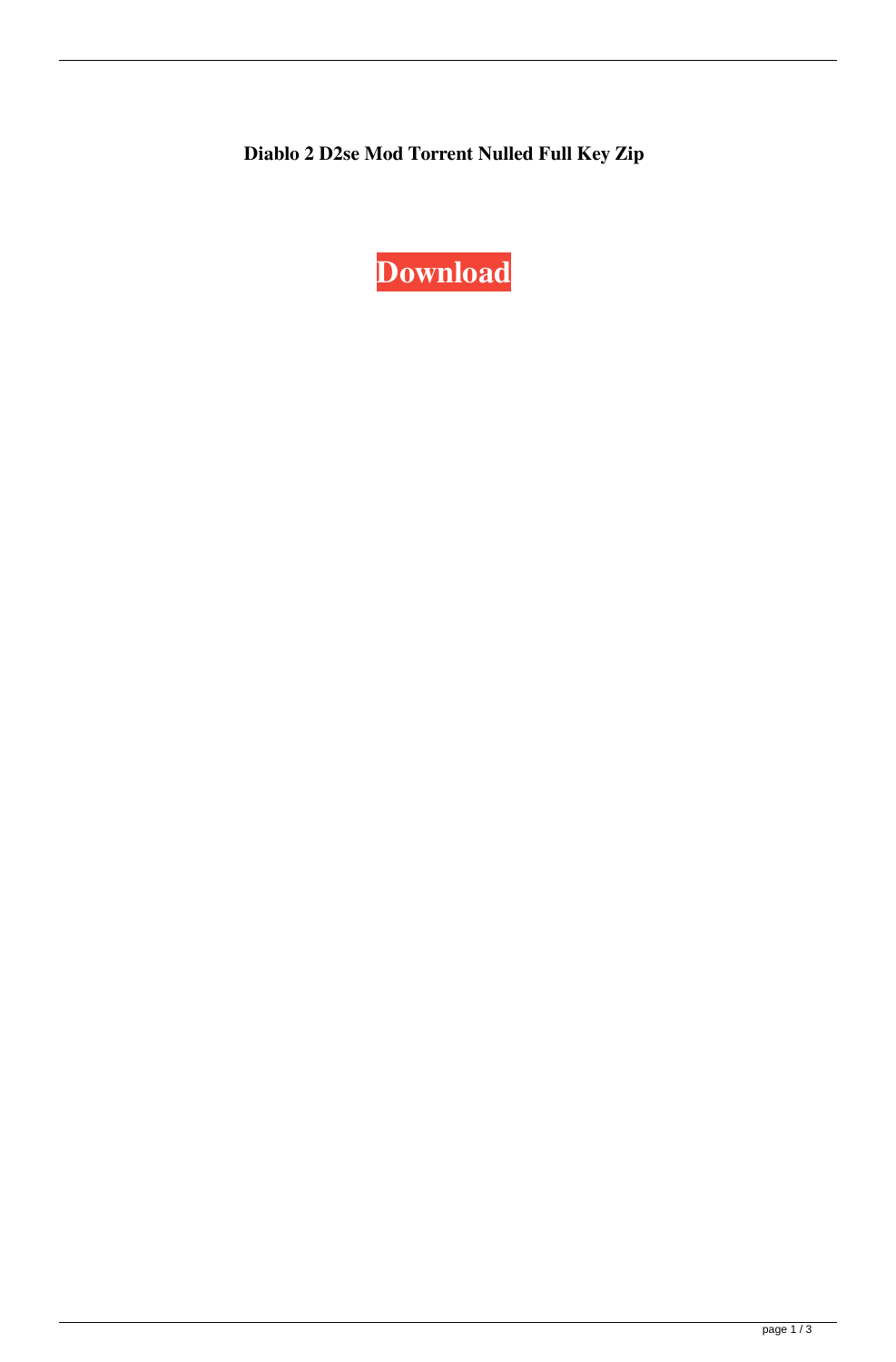A: 1. Uninstall the extension/plugin. 2. Delete the profile folder Diablo II: Diablo II-D2SE-Profile. 3. Open the Diablo II program and install the extension/plugin again. 4. Follow the instructions and you're done. I would suggest that you uninstall the extension/plugin every time you start the game so the profile will be cleared of old settings. The reason for this is that when you installed the extension/plugin you downloaded the profile for the extension/plugin to the temporary profile folder. When you uninstall it you're not downloading the profile to that folder and so when you uninstall it the profile will be erased and the settings it had will be gone. It's also good to mention that it's good to keep a backup of your D2 installation in case you want to go back and undo this. [Phagocytosis of platelets by macrophages and the ways of its modulation by biologically active substances]. Platelets are engulfed by macrophages and stimulated to exoaggregate. Platelet-derived, surface-active substances (PSA) are released into the environment of the thrombocytes. It was shown that the content of PSA in supernatants of blood after incubation with autologous macrophages is considerably higher than in normal blood. The phagocytosis of thrombocytes by macrophages is enhanced after their incubation with PSA. It was assumed that the positive effect of PSA on phagocytosis of thrombocytes by macrophages could be a part of the complex antiaggregant effect of PSA.